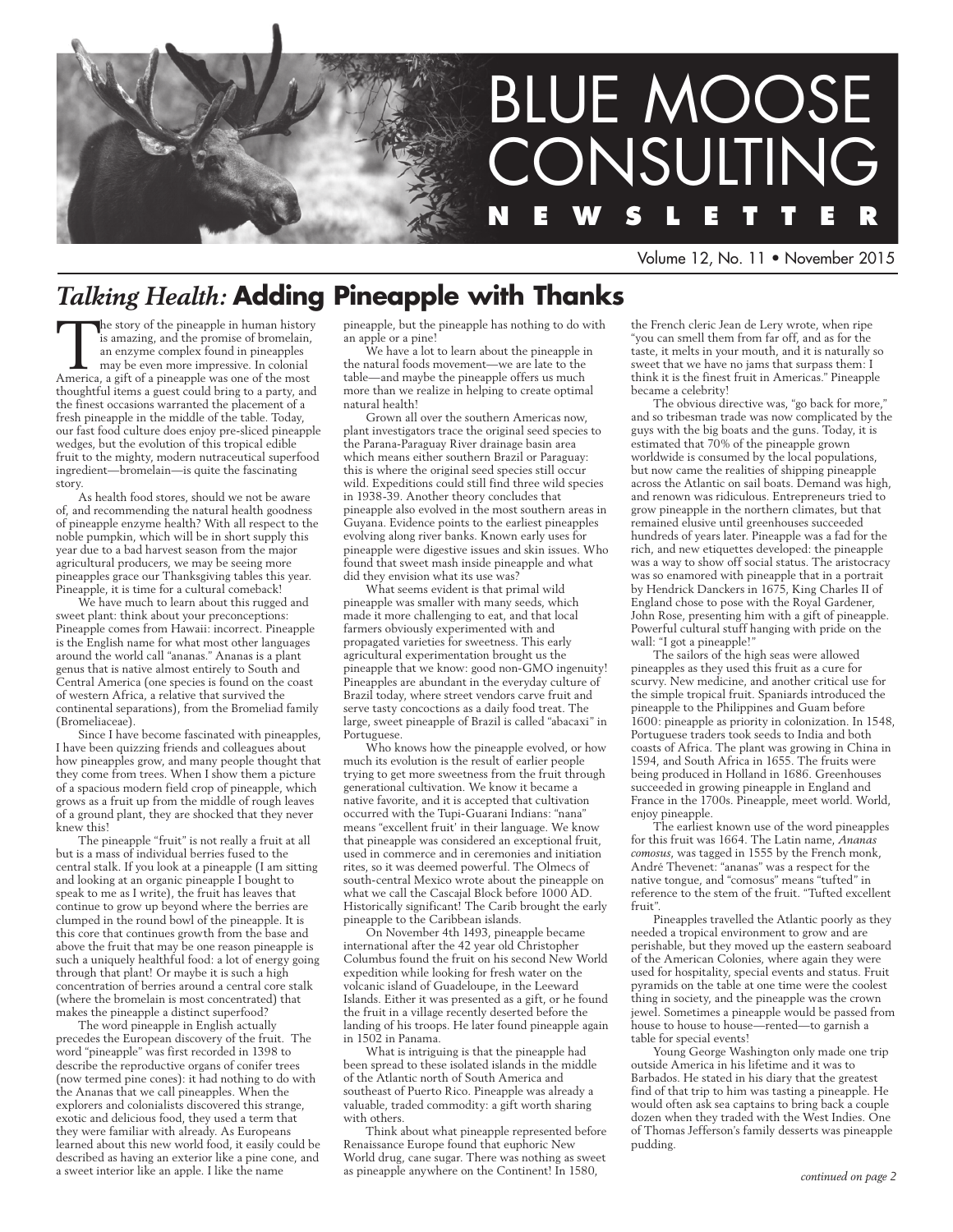#### **Adding Pineapple with Thanks** *continued from page 1*

Martha Washington received as a gift when she was ill, a parcel including two dozen pineapples. England exported proper furniture, teapots, bowls, textiles, silver and cutlery marked with shapes of the pineapple. Abigail Adams gave Ben Franklin a tea caddy with a lid in the shape of a pineapple. Pineapple was "one of the most prevalent decorative forms of the age in England."<sup>1</sup>

Some foodies may feel that pineapple is a food brought to market in the US after the advancements in refrigeration like other tropical fruits that are now part of our American cuisines: pineapple is indeed an imported food, but it was vetted a long time ago. Canning of pineapple began in Baltimore in the 1860s with fruit from the Bahamas and Cuba.

So when early food science was developing in the late 1880s, pineapple was up for study more than paw-paw (an eastern US fruit that also has small amounts of bromelain). Modern science, meet food. Food, prepare to be studied!

The research communities of the growing field of Physiology were very active in the late 19th Century. Yale educated Russell Henry Chittenden was the 3rd President of the American Physiological Society, which had just been formed in 1887 with 28 members. This was a hot area of medical inquiry, and "physiology"—the scientific study of the normal function of living organisms—was on the front lines. The birth of modern Biochemistry (first called physiological chemistry and then biological chemistry), is determined to have started in the late 1880s, and the science fast-tracked with the discovery of the first enzyme, diastase, in 1833 by French chemist Anselme Payen. Scientific advancement was passionate about these complex biochemical processes, fermentation—and so a chemical theory of metabolism evolved: enzymes. Chittenden actually studied in Heidelberg Germany, before he took the helm of the Sheffield School at Yale, working with the notable chemist Wilhelm Kühne who first referred to organic catalysts as "enzymes" in 1878.

Did this new science explode because of advanced shared communication or serendipity, or both? It is respectful and accurate that Chittenden made sure to commend the Venezuelan chemist Vicente Marcano, who in 1871 isolated the enzyme from fermented pineapple juice that would later be named "bromelin" by Chittenden and team (E P Joslin and F S Meara). Was their research advanced by Journals and Conferences, or were they both working as early biochemical researchers for the first drug companies?

Marcano was trained in Paris and would later present many papers to the French Academy either in person or through his mentor Adolfo Wurtz, the first Chair of Organic Chemistry at the Sorbonne. Marcano had become a respected sleuth of South American natural sciences, but by the time Chittenden took pineapple into the lab Marcano was busy establishing the field of Industrial Chemistry in Venezuela. His fame arose from his diligent presentation of the chemical makeup of indigenous crops and their fermentation, like bananas, corn, avocado and the pineapple.

It is of note when trying to time all these facts together that Parke-Davis had sent an exploratory team to South America in the 1870s to find medicinal plants to make drugs out of; and that Chittenden and team did exhaustive research on Marcano's work that Parke-Davis published. Enterprises were actively seeking the new, and pineapple rose to the top of the agenda of the scientific explorers! By this time, Marcano had already moved on from marketplace fruits to studying bat guano in native caves with concerns for their importance as fertilizer.

As early-commerce canned Hawaiian pineapple was shown at the Philadelphia Exposition in 1876, pineapples seemed ripe to become a food sensation

more for its delectable taste than for its potential health benefits. Did someone somewhere conclude this early that it was hard to profitably make a drug out of what may become an everyday American food?

Chittenden's book, *Digestive Ferments* (publisher Parke-Davis & Co., 1889, Detroit, Mich.) shows that researchers were looking for the next big thing. The 1891 research publication by R H Chittenden; E P Joslin; F S Meara—"On the ferments contained in the juice of the pineapple (Ananassa sativa) together with some observations on the composition and proteolytic action of the juice"—shows that someone had taken Marcano's work and felt that there might be a new blockbuster application for a South American plant fruit, The research community was afire with the potential of enzymes, and proteins for health and medicine. This initial inquiry about pineapple did lead to a food science breakthrough, but as the searches turned quickly elsewhere, what was brought to market would have underrated implications that still have great validity in commerce today: the meat tenderizer! Pineapple juice is still commonly used by millions daily in marinades and sauces for meat, and there is no money in that!

Chittenden had discovered that pineapple juice had proteolytic activity—it was definitely able to break down proteins. But, like Marcano, his team moved on quickly to other pursuits in chemistry which might have more profitable economic results. Elliott Joslin of course turned to his work on diabetes, patient involvement in glucose management and insulin.

Chittenden's research continued into protein and human health. 21st Century research may show that they both should have kept their eye on the promise of bromelain!

Meanwhile, Michigan-based drug company Parke Davis & Company ploughed on undeterred. Founded in 1871, this company became one of America's first drug manufacturers—and for a long time, the largest. Now part of Pfizer, it would make its first fortune on the product, Taka-diastase, which was an amylase digestive enzyme isolated from *Aspergillus oryzae* by Dr. Jokichi Takamine and marketed for dyspepsia. The search for drugs for digestive-support and relief was huge, as was the market for proteases with the post-Civil War development of the US meat industry. Parke-Davis started its run of amassing patents, and so dawned a very profitable new era of the ownership of drug rights. Look where it all started: enzymes, proteins and digestion: sound familiar?

Amazingly, some of the most famous minds in modern biochemistry studied pineapple, but none were able to fully unlock pineapple's greatest potential.

Pineapple continued to be spread throughout the world as a sweet tropical food and tasty fruit juice.

Francisco de Paula Marin is credited with bringing the pineapple to Hawaii in 1794 (he got seeds from pirates and traders, and is credited with establishing the first commercial farming operations of a grape vineyard, as well as cotton, mango and oranges on the islands). Wild Kailua pineapple was growing in the Kona area by 1816. Fresh pineapple was sold to ships in port, but it was a local crop. When American missionaries first arrived in Hawaii in 1820, pineapple was found in both gardens and growing wild in this idyllic isolated kingdom.

Boston must have taught geography and commerce in their grade schools because the first lay missionaries Samuel Northrup Castle and Amos Starr Cooke found something to their liking when they landed on the pre-Hawaii "Sandwich Islands" in 1827—quickly establishing a trading company and then a real estate enterprise. Hawaiian-born, Boston bred Sanford Dole was the President of the Republic of Hawaii (1894) and then the first governor of the Territory of Hawaii until 1903 during which he assisted the overthrow of the Kingdom of Hawaii (Queen Liliuokalani was

deposed on January 17, 1893). It was logical that his younger cousin, James D. Dole travelled to Hawaii to seek his fortune after graduating from Harvard's School of Horticulture & Agriculture. He purchased 64 acres on Oahu in 1899, eventually deciding to grow pineapples. Dole succeeded in selling canned pineapples were others had failed before him.

Capitalism grew well on Hawaii, and pineapples were one great success story, primarily canned pineapples: shipments of fresh pineapples from Hawaii to California from 1851 to 1903 were rare. After Annexation (1896), Hawaiian agricultural products could be sold to the mainland without import taxes [tariffs were at 35%], but refrigeration was still an issue. Dole would further revolutionize industrial size production when one of his engineers, Henry Ginaca, invented a labor-saving peeling machine, cutting labor costs significantly.

 Credit should be given to Captain John Kidwell, an English-trained horticulturalist who invigorated the industry in 1885 when he imported a pre-Columbian variety of pineapples into Hawaii from French Guyana, Florida and Jamaica. This "Smooth Cayenne" variety created the perfect fruit for the developing market. American ingenuity and capitalism found the perfect climate for an exclusive market with the pineapple in Hawaii. Grocery store shelves, here we come!

The Hawaiian Pineapple Company was Hawaii's second largest industry by 1915. Pineapple harvest had been mostly plantation grown with indentured workers first from China, then Japan and then the Philippines. Hawaii's pineapple canning industry was a large employer of women, though! The tandem of missionaries-turned businessmen, and new emigrant California entrepreneurs and Dole owned the lay of the land, with the military as the only other major industry on the archipelago.

Dole had already started generating a new market in America with national advertising in 1911 but his mastery of marketing emerged after the wars. With perfectly cored slices, the pineapple upside down cake became a must-bake, like in a 1925 full-page, four-color picture of Pineapple Upside-Down Cake for Thanksgiving—a round cake with six slices of pineapple, candied red cherries, Gold Medal flour and brown sugar, or in a 1936 Sears Roebuck catalog.

115 years later, Dole Food Company Inc. is the largest producer of fruits and vegetables in the world, with 300 products in 90 countries, and it all started with pineapples! Pineapple had become a staple by virtue of its taste and culinary deliciousness: on every shelf.

This rich history of the pineapple takes another new turn in 1957 when bromelain is rediscovered. 1957 was also the year that canned pineappling peaked in Hawaii. Pineapple goes global and becomes medicinal again!

The food market started shifting first to the Philippines and then Malaysia, and fresh pineapples from Costa Rica overtook fresh Hawaiian pineapples in 2008. (Pineapple is still the #1 agricultural crop in Hawaii in total dollar sales. The average pay of Hawaiian agricultural workers was between \$11.46, and \$9.90 for field workers; with women running 1 of every 10 farms [2004]. Feel confident in buying Hawaiian!)

Today, bromelain from pineapple has uses in food science, pharmaceuticals, chemical applications, environmental cleaning, beer-making, and many other applications: Bromelain proteases are a growing interest in today's economy, with many patent cases arising for novel new applications. Pineapple waste is also a real agricultural concern: China alone produces over 600,000 tons of leftover material that needs to be utilized or disposed of! Increased bromelain applications will obviously make 2nd-use of this very serviceable, post-juice plant material. Using bromelains' proteolytic capabilities in environmental waste material cleanup is a great potential in the future.

*continued on page 6*

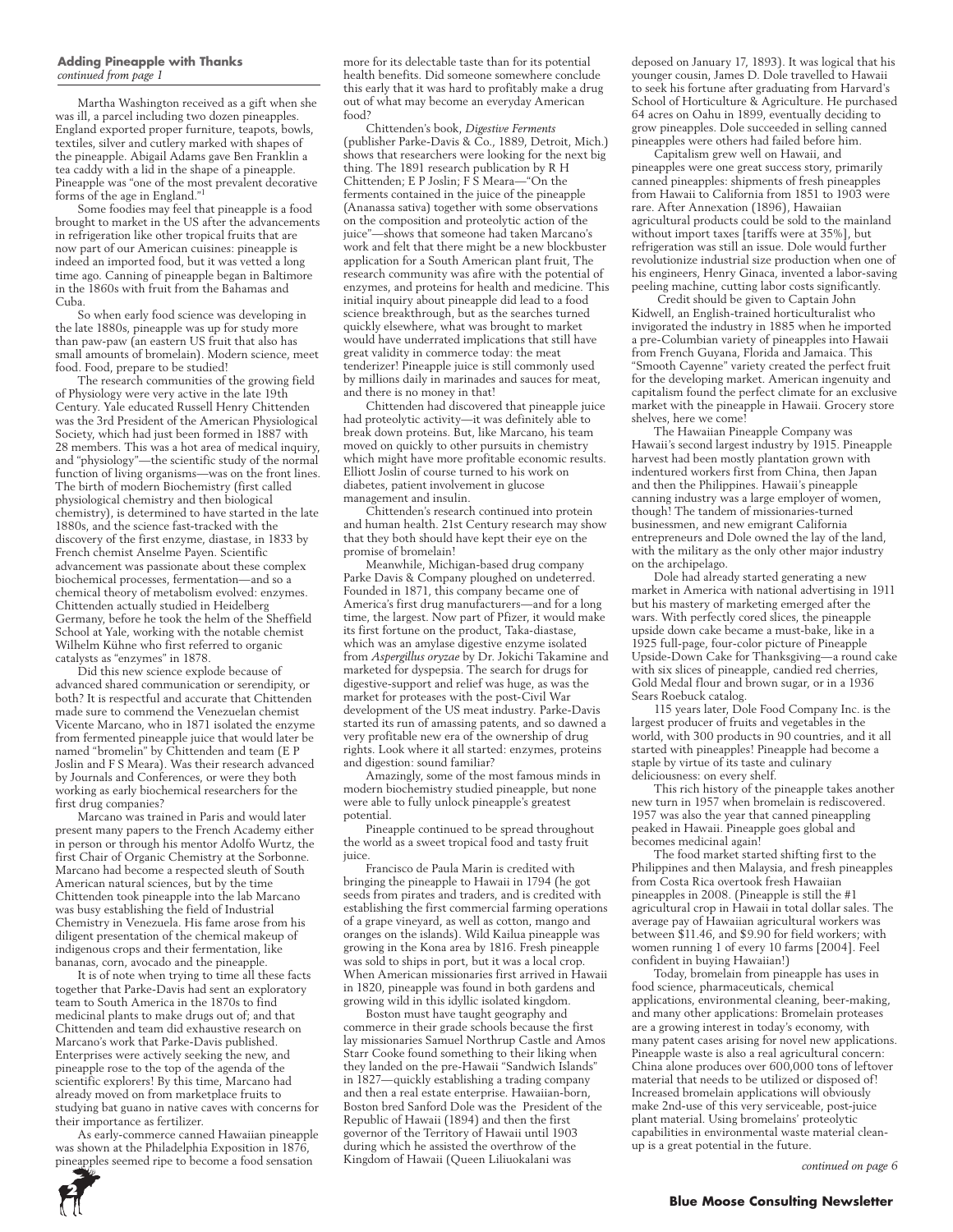

*Herb Pharm on deep discount for the needs of the season* **3 SUPER DEALS 4th Quarter Promotions** through December 31 **Stress & Energy Support** • Adrenal Support™ • Anxiety Soother™ • Ashwagandha liquid extract\* • Eleuthro liquid extract • Eleuthro glycerite liquid extract • Eleuthro veggie capsules • Holy Basil liquid extract\* • Kava liquid • Kava veggie capsules • Maca liquid extract\* • Maca\* veggie capsules • Maca root powder\* **Certified Organically Grown Promo Buy-in terms: Level 1: 25% OFF on 1-35 units Level 2: 30% OFF on 36+ units** ~ reorders: same discount structure. ~ MUST mention deal when placing each order or have your Rep sign you up for this Quarter's Promo **More DEALS Immune Season Promotion** Nov 01 through Jan 31 • Black Elderberry liquid extract • Echinacea liquid extract • Black Elderberry Glycerite • Echinacea Glycerite • Super Echinacea veggie caps • Echinacea Goldenseal Compound • Golden Echinacea™ extract • Goldenseal Echinacea™ Glycerite • Immune Defense™ • Olive Leaf liquid extract • Oregano Spirits™ • Soothing Throat Spray™ • Super Echinacea liquid extract • Umckaloabo liquid extract • Virattack™ **SUPER BOGO deal:** [no other discounts apply] · Milk Thistle veggie caps BOGO packs code: KMILKBOG whsl:\$11.00/MSRP \$22.00: high actives w/o harsh chemicals! • Saw Palmetto veggie softgels BOGO packs code: KSAWBO whsl:\$10.50/MSRP \$21.00: high actives w/o harsh chemicals! *BUY ONE at regular cost, get one FREE, shrink wrapped!*  REMINDER: HERB PHARM HAD A PRICE INCREASE effective October 1

Not represented by BMC in NJ Not represented by BMC in NJ, SC Nosher certified *America's #1 Selling Liquid Herbal Extracts*



November Bodycare Promotion\* **The Bodycare Collection Rosemary & Mint** 12 oz. bodycare. *Clean & affordable, [+ not through distribution]* • Shampoo • Conditioner • Hand & Body Lotion • Shower Gel • Massage & Body • Bath Salts 20 oz. including Pure Therapeutic Grade Essential Oil: Rosemary, Peppermint,

Spearmint, Cedarwood, Juniper Berry, Clary Sage, Bay Laurel, Sage, Lemon Myrtle, and Vetiver.

• 100% Pure Plant-Based Ingredients, Exceeds EU Cosmetic Directive Guidelines. • No Petroleum Products, Parabens, Synthetic Fragrances, "Parfums", "Botanical

Parfums", NO Artificial Colors, Formaldehyde or Sodium Lauryl Sulfate. **Buy 3 ea. per SKU = 10% OFF Buy 6 ea. per SKU = 15% OFF**

**Buy 12 ea. per SKU = 20% OFF** \* must mention "BMC Special Discount" to get discounts with every order placed .<br>~~~~~~~~~~~~~~~~~~~~~~~~~

**Aroma Land Candle Collection November-December Candle Promo: 10% OFF per case** 4 candles per SKU. Choose: 2 scents for the Holidays: • Vanilla Bourbon • Bergamot & Cedar available in all 11 shapes\* in the 2 scents above: PORCELAIN SOY CANDLES: • Timeless • HeartShell™ • Amphora • Mystic • Bamboo • Sand Porcelain • Classic Porcelain TERRACOTTA SOY CANDLES: • Classic • Cup • Amphora TIN SOY CANDLES: Candle + containers made at Aroma Land in Santa Fe

*Fill the home with soothing Aromatherapy this Holiday Season* **Vanilla Bourbon** ~ a wonderful, warm & rich scent of Vanilla with a hint of sweet caramel. This candle with its delicious creamy scent offers a sense of calming to any environment and brings relaxation + caring with its comforting scent. **Bergamot & Cedar**  $\sim$  offers a rich blend of the bright citrus note of Bergamot + the warmth of woody Cedarwood. Aromatic tones of Cedar blended with the delightful tones of citrus bring a scent that is earthy & warm enlivened by citrus. \*does not apply to the Votive candles



**Super Earth® Organic Kosher Greens POWDER** Organic greens blend [wheatgrass, barley grass juice, alfalfa grass, green kamut, spirulina, chlorella (broken cell wall, vulgaris)].*Pure, delicious, sold only in health food stores!*



**Q4 Promotion: Social cause–PAWS AND STRIPES**  *Helping Dogs, Helping Heroes*

**Veg capsule 30/60/120s^**<br>(893/894/895) Vegetarian Glucosamine Plus MSM Veg capsule 60/120s^ (1113/1115) CholesteRice® Veg capsule 60/90s^ (1131/1132)

B-Complex Veg capsule<br>50/100s^ (414/415)<br>EarthSweet® Cellular Active® Methylcobalamin B12 1000 mcg 60 chewable tabs^

 $(441)$ 

**BUY ONE BOTTLE, HELP TWO HEROES Your Purchase helps rebuild Lives – Two at a time!** Buy-in dates: through December 31 *Featured Products: all bottle sizes of:* • Ultimate Omega*®* • Omega-3 • Complete Omega™ • EPA • EPA Xtra™ • DHA • DHA Xtra™ • Vitamin C Gummies • Vitamin D3 Gummies • Pet Cod Liver Oil • Omega-3 Pet™

*Nordic Naturals® New Products:* **Nordic Naturals® unveils the Next Generation Fish Oils** *Powerful Oil delivers 80% EPA + DHA, 90% Triglycerides!! Bigger, Better Stronger!!!* **4 products with this revolutionary new oil^** • Ultimate Omega*®* 2x, 60 ct #2150. \*1125 EPA/875 DHA • Postnatal Omega-3 60 ct #1758. \*586 EPA/456 DHA 1000 IU D3 • Omega One 30 ct #2103. \*293 EPA/228 DHA/500 IU D3 per softgel • Prenatal DHA – strawberry 90s #1753 *best-seller now in natural strawberry flavor* **New too^: NSF-Certified for Sport***®*  **Products** (black bottle) www.nsfsport.com • Nordic CoQ10 Ubiquinol Sport 60 ct #1501 • Nordic Probiotic Sport 60 ct #1673 **GREAT OPENING ORDER DISCOUNTS: ASK your local Nordic Rep** ^ {new item discounts apply} \* per 2 capsules ~~~~~~~~~~~~~~ **NORDIC PRODUCT NOTES:** Reformulation announcement - Products enhanced with increased amounts of EPA + DHA. These products will soon include increased Omega-3s, with no price increases EPA/DHA (mg)

|               | Omega-3 increase                           | increases: EPA |
|---------------|--------------------------------------------|----------------|
| <b>DHA</b>    | 250 mg                                     | 115/30         |
| DHA Xtra™     | 500 mg                                     | 230/60         |
| Prenatal DHA  | 250 mg                                     | 115/30         |
| Omega Vision™ | 443 mg                                     | 200/57         |
|               | Since 1995. HAPPY BIRTHDAY NORDIC NATURALS |                |

Not represented by BMC in NJ, SC & parts of PA & NC

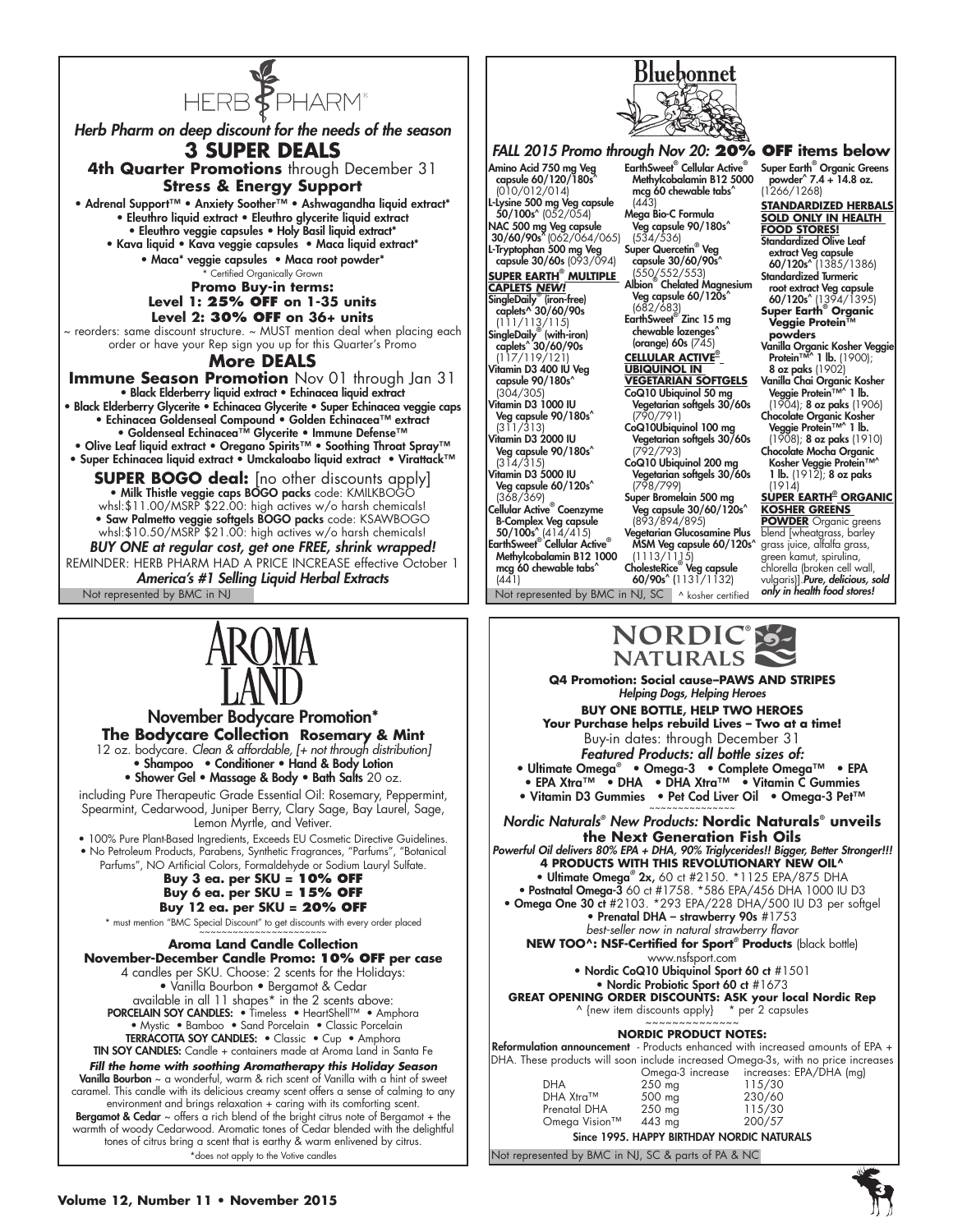

### **ORGANIC RAW FOODS + MEAL REPLACEMENTS** *best health starts here*

Get more sales turns from a line with a good mission and an innate fairness of quality, and a M.A.P. policy JUVO genuinely cares about the independent health food stores

**Build a WALL OF JUVO, and BMC will support you**

- JUVO Natural Raw Meal Canister 21.16 oz. • JUVO Slim Raw Meal Can 21.16 oz.
- JUVO Raw Green Superfood Can 12.69 oz. • JUVO Raw Green Protein Can 16.93 oz. • JUVO Raw Green Grass Bottle 4.23 oz.

**JUVO single-serving packets: great for people on the go** 

A way to introduce RAW MEALS by selling by the register. 10- single serves per box: 21.02 oz.

• JUVO Natural Raw Meal Green Apple 10 servings

• JUVO Natural Raw Meal Fantastic Berry SLIM 10 servings

• JUVO Natural Raw Meal Vanilla Chai 10 servings **Change a life:** one box of JUVO as a

Holiday Gift may be the best gift one was ever given!

*ReJUVOnate Yourself!*



*Whole Leaf Aloe Vera Juice Products*



Not represented by BMC in NJ, SC LiverCare<sup>®</sup> + PartySmart<sup>®</sup> are now certified!<br>• Product notes: GlucoCare<sup>®</sup> 180s are back in stock



### Dr. Ohhira's Probiotics **Dr. Ohhira Probiotics® Reg'Activ™ Probiotics Dr. Ohhira's Propolis PLUS WINTER TIME, ALL THE TIME**

**Reg'Activ™** featuring Lactobacillus fermentation ME-3 + the patented new Probiotic powerhouse proven to boost Glutathione levels and support a healthy

- GI tract • Reg´Activ™ Detox & Liver Health™
- Reg´Activ™ Immune & Vitality™ • Reg´Activ™ Cardio & Wellness™

### **Plant-based probiotics that work with your body.**

*An international best seller*

- Dr. Ohhira's Probiotics**®** (30 capsules) Original Formula
- Dr. Ohhira's Probiotics**®** (60 capsules) Original Formula

### **Three sizes because this product is very popular in many stores!!!**

• Dr. Ohhira's Propolis PLUS**®** (30, 60, 120 capsules)

Combining Brazilian green propolis with probiotic support, flax oil, + astaxanthin optimal functioning of the immune system and overall good health.

Product Notes:

Dr. Ohhira's and Reg'Activ can safely be consumed separately or in combination depending on an individual's health goals



**ECO LIPS HOLIDAY LINE DRIVE** The best lip balm for the world

### **20% OFF invoice**

*Happy Holidays*  New Price List available including *NEW* added Classic cartons: lip balms in blister packs!!!! *NEW* Eco Tint 6-packs

*NEW* Reformulated Zinc FACESTICK SPF 30

- All DISPLAYS • All ECOCLIPS
- All ORGANIC LIP BALMS
- All SUNSCREEN LIP BALMS • All MONGO KISS
- All ECOTINTS • All ZINC SUNSCREEN SPF 15 *NEW!*
	- All BEE FREE VEGAN *NEW!* • All LIP SCRUBS *NEW!*
- All ONE WORLD Eco line *NEW!*
- All Larger-SIZE ONE WORLD LIP BALMS • All PURE & SIMPLE
- All MEDICINAL + ENERGY LIP BALMS • All CO-BRANDED LIP BALMS — Dagoba Chocolate

Eco Lips: innovation, environmentalism, dedication to Organic & Fair Trade, familyowned. *Eco Lips: the kindest stocking stuffer: as caring as a kiss*

**Product News:** Eco Lips Zinc Sunscreen SPF 15 Mint lip balm will be featured in *Yoga Journal magazine* November Issue for "Best Natural Make-Up Products" for 2015.

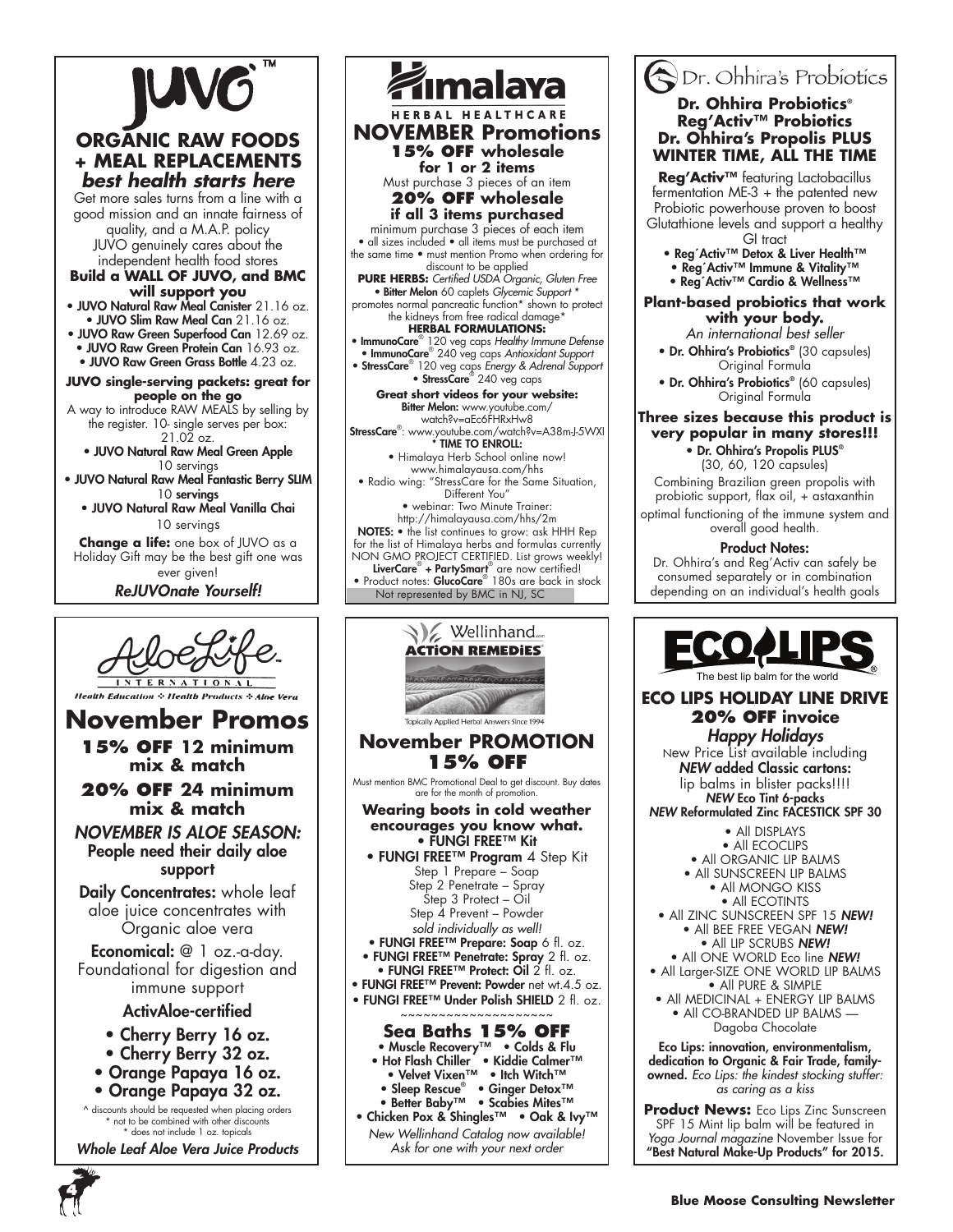# bodyceuticals

### organic bodycare

**November Promos:** Special HOLIDAY Savings & GIFT IDEAS Stock up early on these great bargains!

**1. \$5 off ALL Organic Calendula Lip Balm 12-packs** The BEST time to stock up on these yummy stocking stuffers! Try all our best-selling organic flavors! • Calendula Unflavored • Calendula + Raspberry • Calendula + Vanilla • Calendula + Spearmint *(Regular wholesale \$35.40 box – order early for best selection. In stock balms only)*

#### **2. While Supplies last! Organic Body Cocktail Moisturizers - Only \$5.00 each!** *(No backorders, in stock product only)*

These won't last long – so hurry and order soon! We updated our labels this summer so we're passing along these savings on our previous label bodycocktails! Your choice of these four flavors:

• Almond Marzipan • Key Lime • Pink Grapefruit • Vanilla Crème

**3. 25% off Calendula Gifts Sets** Travel friendly, try-me sizes make great gift ideas for anyone on your shopping list. Choose from: • Calendula Basics: Calendula oil, lip balm and salve

• Organic Face Care – Normal, Dry, Mature, Sensitive skin

- Organic Face Care Normal, Combination, Oily, Teen skin
- Beach Essentials & First Aid set: coconut oil, after sun

& honey salve *(Regular wholesale 11.90 - YOUR PRICE 8.93 Suggested SALE MSRP 14.95)*

MUST MENTION CODE "HOLIDAY15" TO RECEIVE THESE DEALS FREE SHIP on \$125 AFTER all discounts applied

Orders under \$125 shipping charges apply

### *Immune* **HEALTH BASICS**

### CLINICALLY PROVEN IMMUNE SUPPORT **Immune Time:** *November Promotion on the best-seller* **Wellmune WGP 15% OFF**

250 mg/60 ct. *Minimum purchase 8 bottles*

Immune Health Basics® with Wellmune® is a unique nutritional supplement that is clinically proven to activate the immune system, as evidence by research both demonstrating its mechanism of action in the body and measuring significant changes in immune response. In fact, the science supporting the efficacy of Wellmune is overwhelming.

Wellmune is a natural beta glucan derived from proprietary strain of baker's yeast (Saccharomyces cerevisiae). This unique ingredient triggers human immune defenses that have evolved over thousands of years. Wellmune WGP works with the body's first line of defense that consists primarily of key immune cells (monocytes/ macrophages, neutrophils and natural killer cells) that circulate throughout the body and identify and destroy foreign intruders.

Clinical studies demonstrate that Wellmune WGP significantly increases the:percent of active immune cells available to defend the body;

• mobilization of innate immune cells to the site of a challenge, enabling faster recognition of an intruder; • killing (phagocytosis) of foreign challenges, resulting in a more complete immune response.

#### Wellmune WGP® 250 mg, 60 ct regular wholesale: \$29.99 MSRP \$49.99 sale wholesale: \$25.49 8 bottles = \$203.92 on sale



- Reddish Dark Blonde Red
- Silver Fox Burgundy Chocolate

### **15% OFF the entire Color Fixation line** • Restorative Mask

- Single Application Conditioner • Leave-in Cream Conditioner • Restorative Shampoo
- Restorative Conditioner 8.45 fl oz

**TO BEAUTIFUL HAIR FOR THE HOLIDAYS** 

*Detoxify Your Beauty* http://suryabrasilproducts.com

# **MushroomScience**®

**Cordyceps, the medicinal mushroom valued most for Stress & Immunity Cordyceps Cs-4 Mushroom Extract**

• 2 caps provides 400 mg. Cordyceps sinensis mycelium hot water extract

• 25% polysaccharides, .25% adenosine • No other Cordyceps label on the market

is able to offer these dosages • The Cordyceps Cs-4 extract may be the most versatile of all medicinal mushroom supplements.

• The Cs-4 strain of mycelium is the only strain of Cordyceps mycelium that provides all the active compounds found in the wild harvested Cordyceps mushrooms.

#### \* 90 Vcaps® \$14.13/ MSRP \$26.95 **4 ea. = 10% 8 ea. = 15% 12 ea. = 20%**

• Not combined with other specials • Must mention 'BMC November Promotion'

when placing order THINK: • Immune Support^ • Increased Energy^ • Stress Relief\* *… think Sports Nutrition section cross-merchandising*

\* These statements have not been evaluated by the Food & Drug Administration. This product is not intended to diagnose, treat, cure or prevent any disease.

*Setting the standard for quality in medicinal mushrooms since 1994!*



*shelf tags announcing the sale included with your order*

- Blues ~ Mood Support • Shingles
- Kids Bowel ~ Digestive Care
- Pet Energy ~ Vitality Assist
- *Blues ~ Mood Support* for associated symptoms such as grief, despondency, difficult concentration, irritability, oversensitivity + prolonged sadness. (N035)

**Shingles** for associated symptoms such as pain, burning, itching, swelling + skin eruptions. (N073)

- *Kids Bowel ~ Digestive Care* for digestive health and for associated symptoms such as weak digestion, nausea, burning,
- bloating, gas, cramping + pressure.(F029)
- *Pets Energy ~ Vitality Assist* for symptoms associated with illness, lowered vitality + such as fatigue, debility, decreased
- Not represented by BMC in NC, SC appetite, enlarged glands + stress. (P024) *Nurturing Naturally Since 1987™ 1987-2015. 28 Years of Excellence*

OXY ent

### *November monthly Promotions* **Immune Boost Focus & Promotions**

Place Oxylent prominently in your immune wellness endcap + request samples with orders placed by BMC Reps.

Oxylent<sup>®</sup> is an amazing immune booster, providing 1000 mg of Vitamin C, 1000 IU of Vitamin D3 + 100% daily value of Zinc in every packet. Effervescent absorption is quick, when it matters!

**• EXISTING ACCOUNTS** Promo\* valid October 01 till 12/31/15

**20% OFF Line Drive** 

no minimums^

**25% OFF Line Drive**  with any \$400 order

**30% OFF Line Drive**  with any \$800 order

**• NEW ACCOUNTS** Promo\* valid October 01 till 12/31/15

**25% OFF Line Drive** with any \$200 order

**50% OFF Line Drive**

with any \$400 order \*Standard shipping structure applies. Discounts are not given

automatically. Promos must be set up 4 weeks in advance of start date

FREE SHIPPING @ \$200 (total after discount applied)

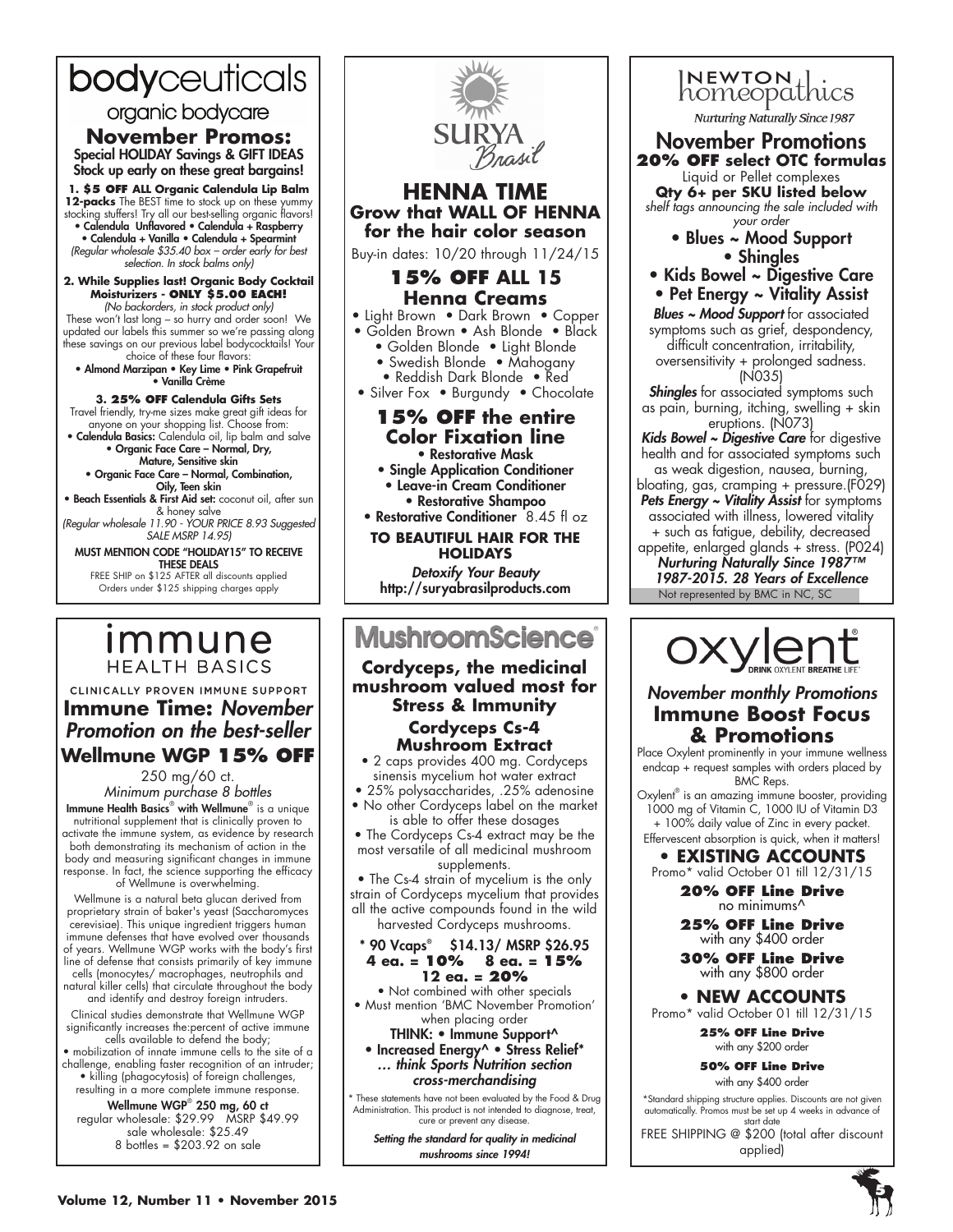### **Adding Pineapple with Thanks** *continued from page 2*

In 1957, a medical application for bromelain was established. Parke-Davis shied away from bromelain 60 years earlier because of the limited patentable capabilities of the natural plant material. Bacteria was a safer legal jurisdiction. Human betterment seems to always be trumped by dollar profit.

Study of bromelain never stopped. One clear scientific clarification was the classification of bromelain into two distinct types of bromelain proteases: "stem" bromelain (E.C. 3.4.22.32), "the most abundant of cysteine endopeptidases"; and "fruit" bromelain (E.C. 3.4.22.33). Both stem and fruit bromelain contain proteolytic activity. To date, eight basic proteolytically-active components have been detected in the stem. No one eats the stem, so this became commercially very intriguing.

We now know more distinct specificity of how each bromelain enzyme best breaks apart, or cleaves various amino acid combinations (example. www. brenda-enzymes.org/enzyme.php?ecno=3.4.22.33). Chittenden and Marcano would have been impressed! We now know stem bromelain possesses better gelatin digestion units (GDU) activity over fruit bromelain.

These bromelains are manufactured differently and contain different enzymatic compositions. The entire extract of bromelain has been shown to exhibit its activity over a pH range of 4.5 to 9.8. With its wide pH range, bromelain is active in the stomach and the small intestine. In most current research and writing, bromelain usually now refers exclusively to the stem bromelain: Chittenden and Marcano should have studied the whole plant more completely.

In 1957, research concluded that bromelain was a unique and superior food source of enzymatic activity because is maintains "thermal stability" and



complete biological activity "at temperatures between and in which most of enzymes are denatured". [S.J.Taussig, et. al; and Heinecke and Gortner]. Pineapple survived digestion and showed versatile performance capabilities, and it would also serve well in other sciences with its relative, heat stabile proteolytic capabilities. An active enzyme with broad application through oral dosing. ("The claim that bromelain cannot be effective after oral administration is definitely refuted at this time"). What some progressives might quietly call a proven "phytotherapeutical drug" (in countries other than the USA!).

This was the proof needed for industry to become interested again. Greater understanding, market need and the lack of discovery of any other better food substance that was as fantastic as bromelain allowed research to continue. Research funding started flowing. Since 1957, well over 300 scientific papers have been published on bromelain. Plus, pineapple stems were, until that point, considered a waste byproduct of fruit production: capitalism perked up its research budget! Taussig had also (sadly) done LD50 toxicity studies: bromelain was safe. Patents became worthwhile again.

Bromelain's low allergenic potential (some people allergic to pineapple do have allergies to bromelain) is significant because proteolytic enzymes can be so beneficial for people with gut inflammation, asthmatic response and sinus infection. Blood pressure changes have not been demonstrated in humans at any dosage level.

Realize that bromelain is a crude extract not an isolated nutrient (similar to Pycnogenol® in this way). The industrial concerns that can distinguish the better manufacturers from the less-admirable ones are therefore the quality of the purification methods of the plant material. Extraction techniques will vary too.



*The Green Brush® by Bass Brushes® Finest Quality Hair, Body & Skin Care Products since 1979*

### **Bluebonnet Quality: 1st choice for Best Results All on sale through November 20th @ 20% OFF**

**Super Bromelain 500 mg Veg capsules** Kof-K Kosher\*.1 cap supplies: 500 mg. Bromelain (pineapple), 2400 GDU/gram from fresh pineapple

**Super Quercetin® Veg capsules** Kof-K Kosher\*. 2 caps supplies: 500 mg Vitamin C (l-ascorbic acid); 500 mg Quercetin;140 mg **Bromelain** (2000 GDU/gram); 1000 mg Citrus Bioflavonoid Complex; 40 mg Hesperidin; 25 mg Acerola; 25 Rose Hips; 20 mg Rutin. **CholesteRice®** Veg capsules Kof-K Kosher\* 2 caps supplies: 600 mg Red Yeast Rice (Monasens puepureus); 600 mg Plant Sterols; 100 mg Pantethine; 30 mg CoQ10; 10 mg Policosanol

Agriculturally, note that you don't find seeds in your pineapple. Its reproductive pathway is vegetative propagation: people grow new plants from a part of an existing plant. As modern study of enzymology has morphed at internet-like speed, the bromelain extract from the fruit and stem of pineapple has remained a very real, plant-created health tool. Grow, harvest, replant.

Pineapple juice is healthful: systemic enzymes from raw unprocessed plant foods do assist natural anti-inflammatory support and a myriad of other beneficial health support functions. That said, facts are that heat sensitive enzymes, such as bromelain, are affected by heat treatment, including flash pasteurization: limitations with juice range from low activity to no enzymatically-relevant activity.

What is the importance of proteolytic enzymes? Proteolytic enzymes catalyze a cleavage of peptide bonds that make up proteins, fragmenting them into simpler compounds like polypeptides that have lower molecular weight or into individual amino acids. Protein digestion is a paramount essential of good health. We are now learning that proteolytic enzyme allostasis can assist health in other ways, but bromelain's superiority here demands a distinct acknowledgement!

Bromelain shows great promise as a reliable food source nutrient because it has significant absorption without losing its proteolytic activity, and it does this without major side effects. The pharmokinetics of bromelain show it to be absorbed intact through the gastrointestinal tract, with up to 40% of the high molecular weight indicators detected in the blood after oral administration. While the proteolytic activity begins to dissipate within an hour, this is appropriate for such a powerfully active agent. This suggests for certain therapies that frequent dosing would be optimal. That said, there is promising research into the therapeutic use of bromelain at high dosages.

Where do most stores keep their bromelain supplements? Bromelain is a natural, food-source digestive essential, and it should anchor the Digestive Wellness section. Bromelain is acceptable for any therapy when you are dealing with deficiency. After we acknowledge that most people have weak digestive systems especially for protein digestion, we should understand that bromelain is the replacement of choice for Pepsin (discovered in 1836: in the stomach) and Trypsin (discovered by Wilhelm Kühne in 1876 [above]; created in the pancreas, and acting proteolytically in the duodenum) Deficiency. Reiterating: because of its wide pH range, bromelain has activity in the stomach as well as the small intestine. There is nothing like bromelain for protein digestion!

Bromelain should also be in every Sports Nutrition section, next to **Himalaya Herbal HealthCare's** *LiverCare*® and all those wonderful protein canisters. The operative words for education your staff needs to learn are Protein Digestion,

*continued on page 7*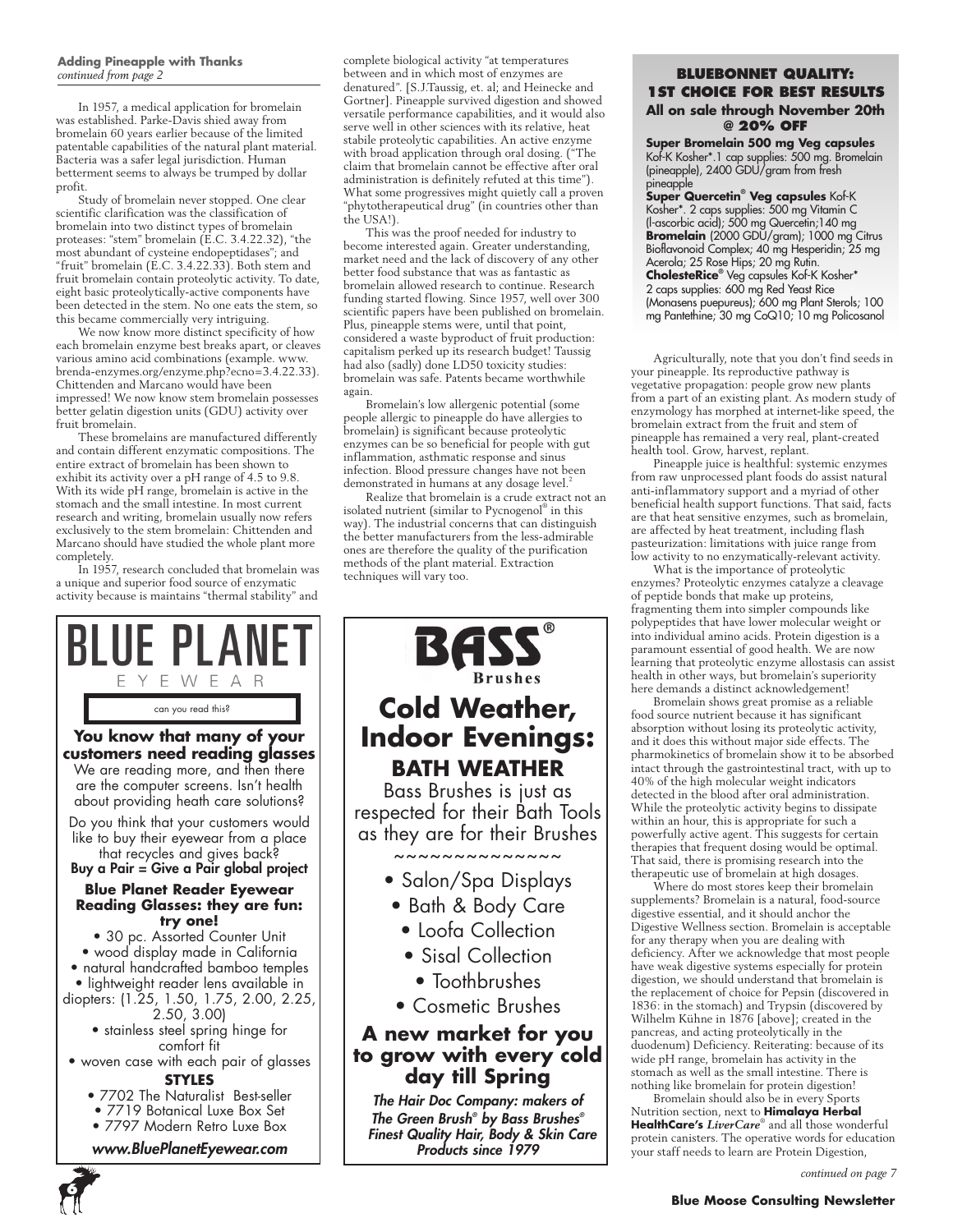### **Adding Pineapple with Thanks**  *continued from page 6*

Liver Health, Protein Creation and Nitrogen Retention: bromelain's proteolytic function becomes something that anyone looking for optimal protein support should consider.

The breakdown of protein extends beyond first step digestion: we are now beginning to realize that poor protein digestion may be a complicating factor in allergies, poor immune function, dysfunctional amino acid utilization and tissue repair. Bromelain has been considered in protocols for gastric ulcers: as the breakdown of protein is also a component in many types of recovery, rebuilding and repair.

You have one bottle of bromelain in your digestion section, and you never recommend it: this superfood earns it title with application well beyond digestive support. **Bluebonnet Nutrition's** fullspectrum *Optimum Enzymes*® provides balanced, plant based digestive support that includes bromelain in a complex designed for those smart enough to supplement before each major meal. For diets high in protein compared to carbs and fats, Bluebonnet Nutrition *Power-Zymes*® veggie caps provide a full array of natural enzymes to help digest all that protein: of course, bromelain is in Power Zymes® . Paleo? Bromelain is the plant food for you!

Differentiator #1: bromelain before meals will perform a distinct function, while bromelain taken between meals will provide additional beneficial functions.

Bromelain has so much research on it for so many health needs, that it is obvious that research needs to increase and that stores need to be able to reference all the clear potential that this food supplement offers. That said, retail stores have to be careful about the claims they make about bromelain. Do some thorough research, and realize that I would like to reference the worldwide clinical research available but we all have to be careful in this country as to what we try to communicate about natural strategies for optimal health.

In choosing to share the greatest benefits of bromelain, I would start with the inflammatorymediating potential that is self-evident with a proteolytic enzyme. Bromelain is regularly used for inflammatory concerns ranging from osteoarthritis to sinus congestion to soft-tissue recovery in exercise protocols and post-surgery. Bromelain is not just your basic anti-inflammatory, as factors present in the extract seem to mediate and benefit prostaglandin response, and to have a noticeably beneficial action on immuno-homeostasis: returning systems to normal function.

The third area to place bromelain is in the Sinus/Allergy section. A national best-seller, Bluebonnet's *Super Quercetin*® was the first product to offer significant Bromelain (140 mg [2000 GDU/gram] per 2 caps with 500 mg Quercetin). This very complete formula also provides Vitamin C, a Citrus Bioflavonoid Complex, Hesperidin, Acerola, Rose Hips and Rutin. Bluebonnet's formula provides the best actives found from the natural sources of oranges, limes and rose plants, along with the superfood pineapple bromelain. This magnificent formula has limitless applications, from seasonal immune support basics to sinus relief and inflammation response support. A Kosher formula [Kof-K] in veggie caps, in a environmentally-friendly glass bottle, Bluebonnet's formula is still the best of the class with a product sold only in health food stores, with important M.A.P. policy price protection.

Bromelain is believed to enhance the absorption of flavonoids, and research suggests that 100+ mg of bromelain daily can have significant effect on its own.

Adding Bluebonnet's *Super Bromelain* 500 mg Vcaps to your Vitamin-C section this winter season may just create the conversation necessary to get

### **We Are Health Food People**

### **Alonzo Allen, DC-Md Sales and Education Rep, Blue Moose Consulting**



My interest in health and wellness began during childhood. I was born asthmatic and had various skin issues. My youngest uncle was born with a heart issue which was the catalyst for his active and healthy lifestyle. Although he only lived to the age of 26, he was one of the most influential individuals in my life. I followed his example by eating healthy and making water my favorite drink. My energy was channeled into sports and I really excelled at track & field. During high school I began taking supplements to help my athletic performance. I had grown up witnessing the negative toll that medicine can have on a family. My mother's health deteriorated after being diagnosed with arthritis and lupus. Fortunately she made a conscious decision to substitute the cocktail

of medicines being prescribed by her doctors with a better diet and herbal supplementation. My Mom's decision propelled me further along my journey to become more in tune with my body and its modes of communication. During this time I started to become even more disciplined with my diet and lifestyle choices.

While working in restaurant management, I came across an ad for an Assistant Wellness Buyer. Two interviews later, I started my journey at My Organic Market in Rockville, Maryland. While there, I also received my first Nordic Naturals training from my future boss, Michael Hennessey. Soon I was promoted to Wellness Manager at the Alexandria, Virginia location and this was confirmation that the Natural Products Industry was the perfect career for me. During my MOMS tenure I got certified as a Holistic Health Counselor. My initial plan was to enroll in graduate school; however, contract work lead me to a non-profit organization where I worked as the Director of Nutrition for a homeless shelter in DC. There I was blessed with the privilege to have workshops, lectures, and counseling sessions for needy families in trying situations often due to unfortunate unforeseen circumstances.

Eventually, I returned to retail and managed the holistic side of a compounding pharmacy. I was able to sell professional supplement lines and learn more about the drug industry. Next I worked as a GM, then as the Wellness Manager for Nourish Markets in Virginia where I focused on staff training, product selection and developing policy for the Wellness Department. One day the owner and formulator of Conscious Alchemy, a local artisan body care line paid me a visit with hand crafted products to try. In short, they were so great that I married her. Finally, joining Blue Moose Consulting was an easy choice since I would be representing the very same manufacturers which I had sold and recommended to my customers and clients over the years.

your local community to understand an application they may have been unaware of!

Super Bromelain is from pineapples, and provides a powerful 500 mg bromelain per one veggie cap with 2400/GDU/gram. Taken between meals, bromelain seems to add great benefits with its proteolytic capabilities to a body being challenged during Cold/Flu season. There are many people who will want to utilize every possible opportunity to maximize immune protection.

There is serious research that connects bromelain absorption with better utilization of antibiotic therapy. Another reason to take bromelain when the body has any microbial and viral challenges year round.

 When considering Joint Support, bromelain is a natural substance that adds many unique attributes to every protocol. If your store has a large local clientele with joint issues: Super Bromelain is proteolytic support. This food-sourced nutrient is another inflammatory modulator, but it adds the function of breaking down damaged tissue in a truly wholistic approach to joint support.

One of Bluebonnet's best-selling formulas one should not overlook is their *GSX*®  *Formula*. This Bone & Joint Support formula uses PureFlex® GRAS-affirmed, clinically-proven glucosamine sulfate (1000 mg), chondroitin sulfate (250 mg) from bovine cartilage; with sea cucumber (100 mg), Vitamin C (500 mg), Vitamin B6 (25 mg), Zinc Picolinate (15 mg) and pineapple bromelain (2000 GDU/gm) [per 3 veggie caps]. Bromelain is the premiere adjunct enzyme support for all joint support issues.

Another structure-function section that can be clearly upgraded by having bromelain available is the cardiovascular section. The proteolytic capabilities of bromelain paired with its antiinflammatory credibility make bromelain a serious consideration for the Heart Health section. Bluebonnet's *Magnesium Potassium Plus* 

*Bromelain* Vcaps provides heart-healthy minerals in aspartate form—200 mg magnesium + 99 mg potassium in two veggie caps—with 140 mg of bromelain (at the high-concentration 2000 GDU/ gm strength). This product is easy to add as part of many different heart health protocols. The versatility of this formula? It should benefit energy/ relaxation, muscle and nerve function, and cardio and vascular health. For cardio support, the proteolytic activity of bromelain is a smart choice. Added benefit: the formula should help with bone health! Magnesium, potassium and bromelain together as a specific heart mineral-enzyme formula in your cardio section: how healthy!

We have already mentioned bromelain as an essential in the Sports Nutrition section, and it is good to note that bromelain extract concentrate is in the NSF-Certified for *Sport® Extreme Edge® Post Workout Formula*. Know the benefits of all the nutrients in the products you sell, and inform about the benefits of key nutrients like bromelain—and see sales and customer loyalty increase.

Looking for bromelain in all the right places? It is refreshing to note that the Bluebonnet *Super Earth*® *Multinutrient Formula* is food-based, gluten free, kosher with superfoods including a nice amount of bromelain. Want to get bromelain into the diet daily, make Super Earth® the Multi that your store recommends: Bluebonnet uses only premier-quality raw materials to build their dailies, and they of course are sold in health food stores only, and the offer fair pricing with this storeloyalty through their M.A.P. Policy.

One substantial final point to make about the all natural plant extract superfood bromelain from pineapple is that there are factors we are still learning about: science acknowledges that bromelain does things in clinical setting that suggest other

*continued on page 8*